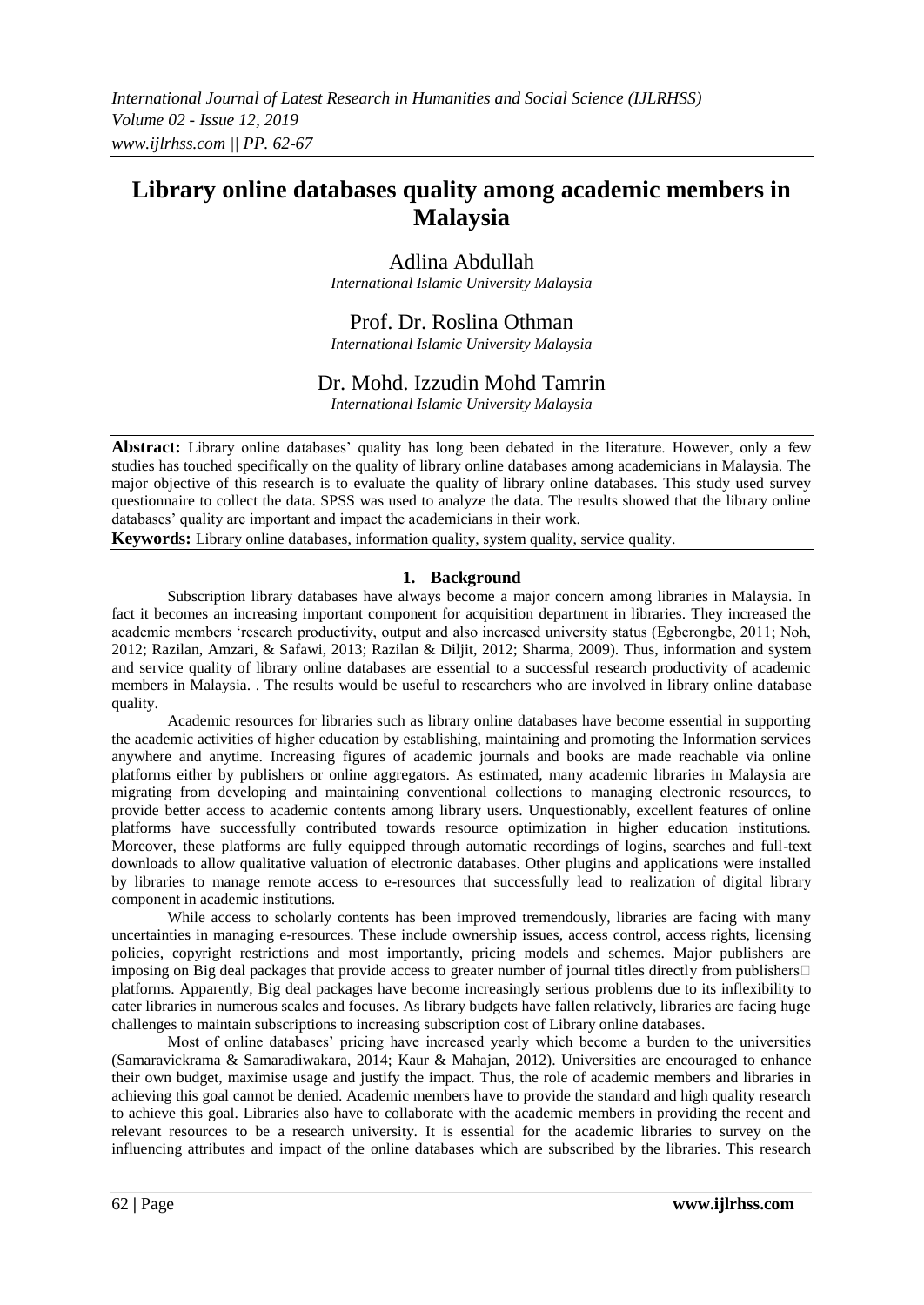*International Journal of Latest Research in Humanities and Social Science (IJLRHSS)*

### *Volume 02 - Issue 12, 2019*

### *www.ijlrhss.com || PP. 62-67*

investigates the quality of library online databases plays important role in the satisfaction of using library online databases among academicians in Malaysia.

#### **2. Methodology**

The present study employed a quantitative research approach. Data collection targeted academic members in Malaysian universities. Respondents were asked to complete a survey questionnaire and participation was voluntary. Participants were briefed on the aim of this study and on average, each one took around 10 min to complete the questionnaire. In total, 43 responses were obtained and two invalid questionnaires were excluded from the analysis because they contained missing responses, so to avoid biased statistical results, these were eliminated for further analysis In this section, we will explain in details about the instrument used in this research. The instrument included 7-point Likert-type scales for measuring these variables. Statistical analyses included descriptive and inferential statistics, and focused on Pearson's correlation analysis.

The total target population consisted of acdemicians of three universities in Malaysia. The participants of this research were academic members in three public universities in Malaysia which are Universiti Malaya (UM), Universiti Teknologi Mara (UiTM) and International Islamic University (IIUM). However, it is not possible to take all the population. The sample is from Engineering and Science Faculty. These faculties are chosen as it offers strategic field nowadays. About 41 samples are chosen for this research.

#### **3. Data analysis**

The data in this research was analysed using the statistical package for the social sciences (SPSS). The descriptive statistics (means and standard deviations) and the Pearson correlational analysis of the key variables are presented.

In the aspect of information quality assessment, respondents indicates that the library online databases met their expectations. All the information quality attributes namely completeness, detailed, accuracy, timeliness, reliability and appropriateness, usefulness, relevancy, consistency and sufficiency were rated highly by the respondents.

This is supported by other studies which regarded information quality as a very important aspect in accessing information about Islam. Thus, it is important to get the correct information from the right sources. The study on information quality in the internet on Hadith by Karim & Hazmi (2005) for example, indicated that almost all participants have referred to the Internet to get information about Hadith. The users need to be made aware of the importance of getting the correct information about Hadith and the importance of evaluating the quality of any Hadith before consuming the information.

Trustworthy information also is also important in the healthcare aspect, as a study by Kim (2011)who studied about collected from 219 Chinese university students who are currently using, or have used, the health information services available on the internet.

Internet experience affects process quality, but it has no direct relation to outcome quality(Kim, 2010). A study by Fosso Wamba, Akter, Trinchera, & De Bourmont (2018) suggest that information quality in BDA reflects four significant dimensions: completeness, currency, format and accuracy. The overall information quality has significant, positive impact on firm performance which is mediated by business value (e.g. transactional, strategic and transformational) and user satisfaction.

| <b>Item Statement</b>                                                  | Mean  | Std. deviation |
|------------------------------------------------------------------------|-------|----------------|
| The library online databases provide complete information.             | 5.683 | 0.879          |
| The library online databases provide detailed information.             | 5.683 | 1.128          |
| The library online databases provide accurate information.             | 5.659 | 1.132          |
| The library online databases provide timely information.               | 5.659 | 1.153          |
| The library online databases provide reliable information.             | 5.707 | 1.270          |
| The library online databases provide information in appropriate format | 5.683 | 0.986          |
| The library online databases provide useful information.               | 5.927 | 1.010          |
| The library online databases provide relevant information.             | 5.927 | 0.877          |
| The library online databases provide consistent information.           | 5.902 | 0.664          |
| The library online databases provide sufficient information.           | 5.780 | 0.759          |
| Average Mean and standard deviation                                    | 5.761 | 0.986          |

Table 1: Mean and Standard deviation of information Quality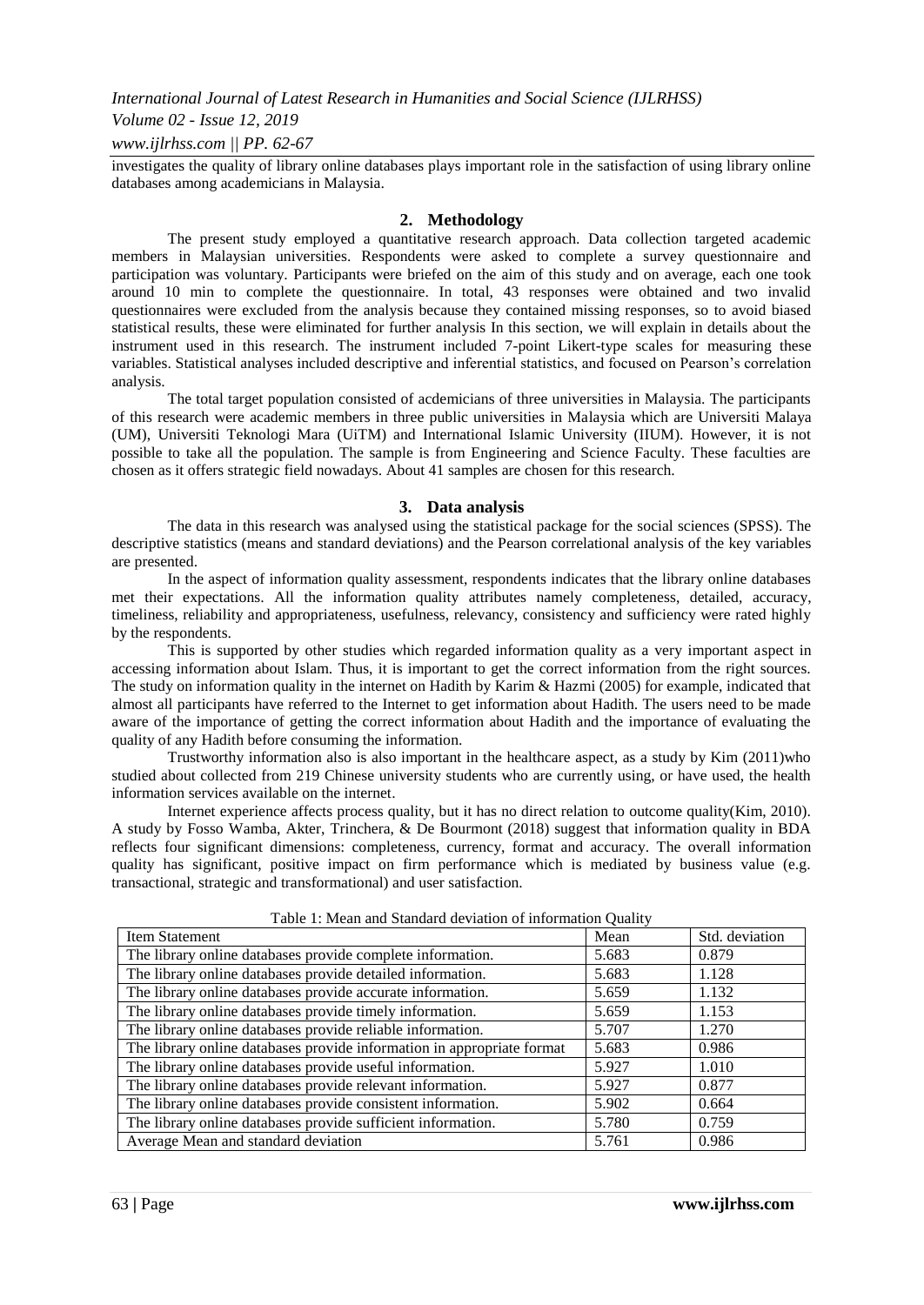# *International Journal of Latest Research in Humanities and Social Science (IJLRHSS)*

# *Volume 02 - Issue 12, 2019*

### *www.ijlrhss.com || PP. 62-67*

Table 1 presents the mean and standard deviation for each variable of information quality. Respondent were asked to show their view in the aspect of library online database quality, measured on a seven-point likert scale ranging from 1 (strongly disagree) to 7 (strongly agree). the highest score of information quality is score 5.927 out of 7.0 points. Which indicate the perspectives' of respondents on information quality library online database. This is supported by the study on information quality of library portal by Mohamad Noorman Masrek Adnan Jamaludin Sobariah Awang Mukhtar (2010). The study had indicated that the library portal met their expectations. All the information quality attributes, namely completeness, comprehensiveness, accuracy, timeliness, reliability and appropriateness of format were rated highly by users.

The average mean score for information quality in the current study was 5.761 out of 7.0 points with standard deviations of 0.986 which indicate that majority of the respondents regarding the information quality of library online databases is high.

In terms of system quality assessment, respondents had indicated that the library online databases met their expectations. All the system quality attributes namely appropriate style of design, easy navigation, fast response, fast transaction, can be used anytime, easy use, up and running and user friendly were rated highly by the users.

The research from Delone & McLean (2003), shown that the system quality has a positive relationship to its user satisfaction. It indicates that the failure of an information system may be due to the inability of an information systems meet the user expectations. Good quality of library online databases will have a positive relationship to the user satisfaction. Not only the user expect the databases to give fast response, fast transaction but also its user friendly quality easy navigation also very important to the users. Good system quality shows the size of the information systems that used. The good system quality will provide pleasure for the user as it can aid the user in doing the job efficiently.

| Item Statement                                                       | Mean  | Std. deviation |
|----------------------------------------------------------------------|-------|----------------|
| The library online databases have an appropriate style of design.    | 5.439 | 1.026          |
| The library online databases have an easy navigation to information. | 5.220 | 1.370          |
| The library online databases have fast response                      | 5.366 | 1.157          |
| The library online databases have fast transaction processing        | 5.317 | 1.128          |
| The library online databases can be used anytime.                    | 5.585 | 1.161          |
| The library online databases are easy to use.                        | 5.390 | 1.302          |
| The library online databases are always up-and running as necessary. | 5.463 | 1.002          |
| The library online databases are user friendly                       | 5.122 | 1.345          |
| Average Mean and Standard Deviation                                  | 5.363 | 1.186          |

Table 2: Mean and Standard deviation of System Quality

Table 2 presents the mean and standard deviation for each variable of system quality. The respondents agreed that library online database can be used anytime. The result shows the average mean score of 5.363 with a standard deviation of 1.186, indicating that the majority of academic staffs agreed that the library online databases offer good system quality.

| Item Statement                                                                 | Mean  | Std. deviation |  |  |  |
|--------------------------------------------------------------------------------|-------|----------------|--|--|--|
| The library online databases meet the needs of the users                       | 5.659 | 0.883          |  |  |  |
| The library online databases gives the best interests to the users             | 5.634 | 0.888          |  |  |  |
| The library online databases provides immediate services to users              | 5.634 | 0.799          |  |  |  |
| The library online databases provides and prompt responses to users            | 5.463 | 0.977          |  |  |  |
| The library online databases provide personalized services to users            | 5.000 | 1.245          |  |  |  |
| The library online databases understand to the user's specific needs (empathy) | 4.976 | 1.294          |  |  |  |
| The library online databases insists on error -free records                    | 4.829 | 0.919          |  |  |  |
| The library online databases tools are trustworthy (assurance)                 | 5.366 | 1.337          |  |  |  |
| Average Mean and Standard Deviation                                            | 5.320 | 1.043          |  |  |  |

Table 3: Mean and Standard deviation of Service Quality

In terms of service quality assessment, respondents had indicated that the library online databases met their expectations. All the system quality attributes namely appropriate, meet the needs of the user, give best interest, immediate services, prompt response, personalized services, empathy, error free record and trustworthy were rated highly by the users.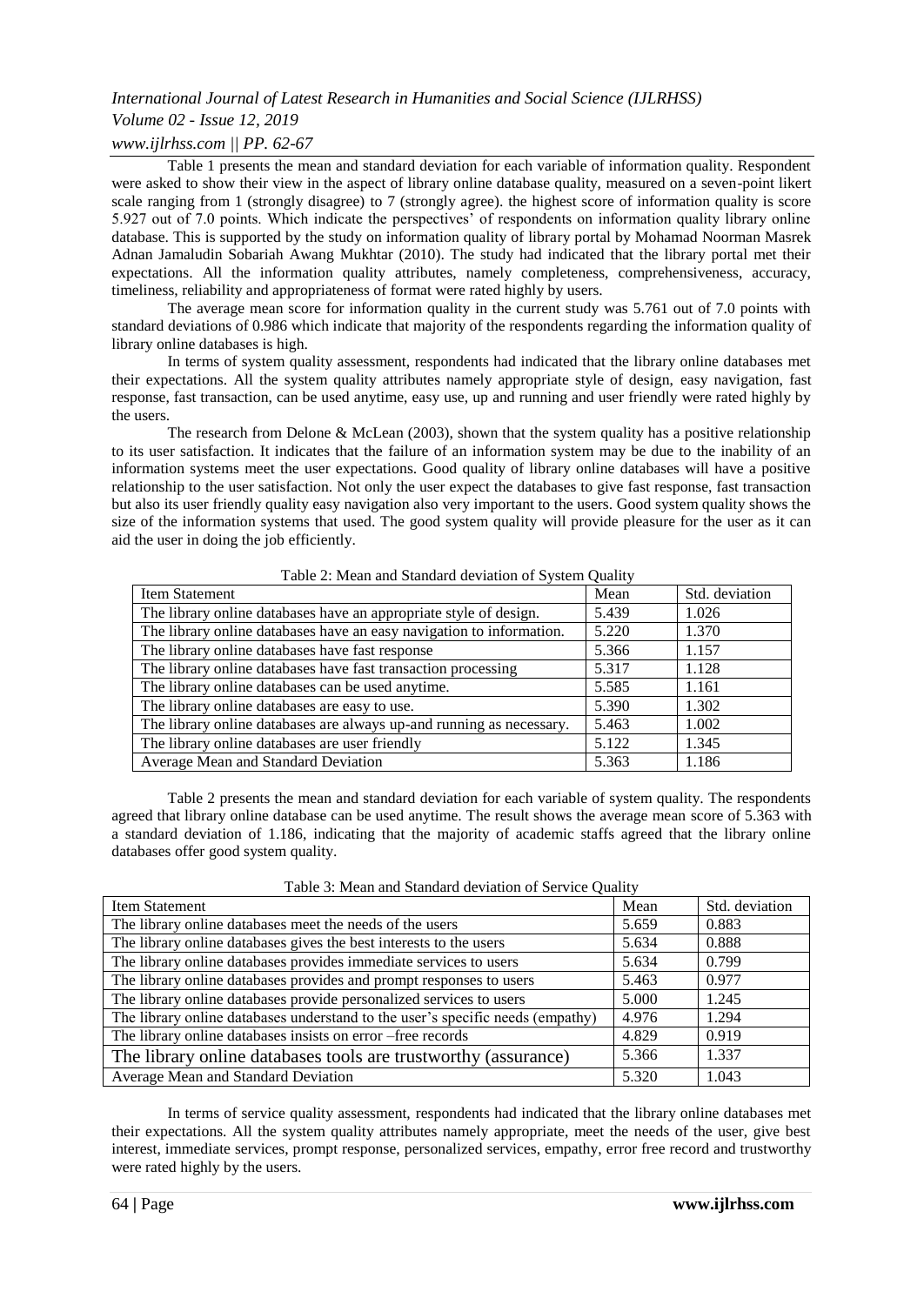# *International Journal of Latest Research in Humanities and Social Science (IJLRHSS)*

## *Volume 02 - Issue 12, 2019*

## *www.ijlrhss.com || PP. 62-67*

Table 5: Pearson's correlation analysis

Among the three quality-related constructs, service quality had the strongest total effect on perceived net benefits and intention to reuse (Lwoga, 2013). Compared with system quality, information quality had the largest effect on user satisfaction. It is thus important for librarians to consider all these factors for effective adoption of library 4.0 projects in research and academic institutions.

Table 3 presents the mean and standard deviation for each variable of service quality. The respondents agreed that library online database meet the needs of the users. The result shows the average mean score of 5.320 with a standard deviation of 0.649, indicating that the majority of academic staffs agreed that the service quality of library online databases offer good service quality.

| Item Statement                                                                | Mean  | Std. deviation |
|-------------------------------------------------------------------------------|-------|----------------|
| I am very satisfied with the library online databases performance.            | 5.366 | 0.859          |
| I am very pleased with the experience of using the library online databases.  | 5.585 | 0.921          |
| I feel contented with the services provided by the library online databases.  | 5.390 | 1.070          |
| Overall, my interaction with the library online databases is very satisfying. | 5.341 | 0.990          |
| Average Mean and Standard Deviation                                           | 5.421 | 0.960          |
|                                                                               |       |                |

### Table 4: Mean and Standard deviation of satisfaction

Table 4 indicates the mean and standard deviation of academic staffs' opinions on satisfaction. It suggests that the respondents agree that the library online databases can give the best experience for the users (mean : 5.585), On average , they all somewhat agree with the library online databases performance (mean 5.366).

|              |                        | Info Q            | System Q     | Service Q    | Satisfaction        |
|--------------|------------------------|-------------------|--------------|--------------|---------------------|
| Info Q       | Pearson<br>Correlation | 1                 | $.835***$    | .770         | $.814$ **           |
|              | Sig. (2-tailed)        |                   | 0.000        | 0.000        | 0.000               |
|              | N                      | 41                | 41           | 41           | 41                  |
| System Q     | Pearson<br>Correlation | $.835$ **         | $\mathbf{1}$ | $.879$ **    | $.835***$           |
|              | Sig. (2-tailed)        | 0.000             |              | 0.000        | 0.000               |
|              | N                      | 41                | 41           | 41           | 41                  |
| Service Q    | Pearson<br>Correlation | .770 <sup>°</sup> | $.879^{*}$   | $\mathbf{1}$ | $.825$ <sup>*</sup> |
|              | Sig. (2-tailed)        | 0.000             | 0.000        |              | 0.000               |
|              | N                      | 41                | 41           | 41           | 41                  |
| Satisfaction | Pearson<br>Correlation | $.814$ **         | $.835***$    | $.825$ **    | 1                   |
|              | Sig. (2-tailed)        | 0.000             | 0.000        | 0.000        |                     |
|              | ${\bf N}$              | 41                | 41           | 41           | 41                  |

\*\*. Correlation is significant at the 0.01 level (2-tailed).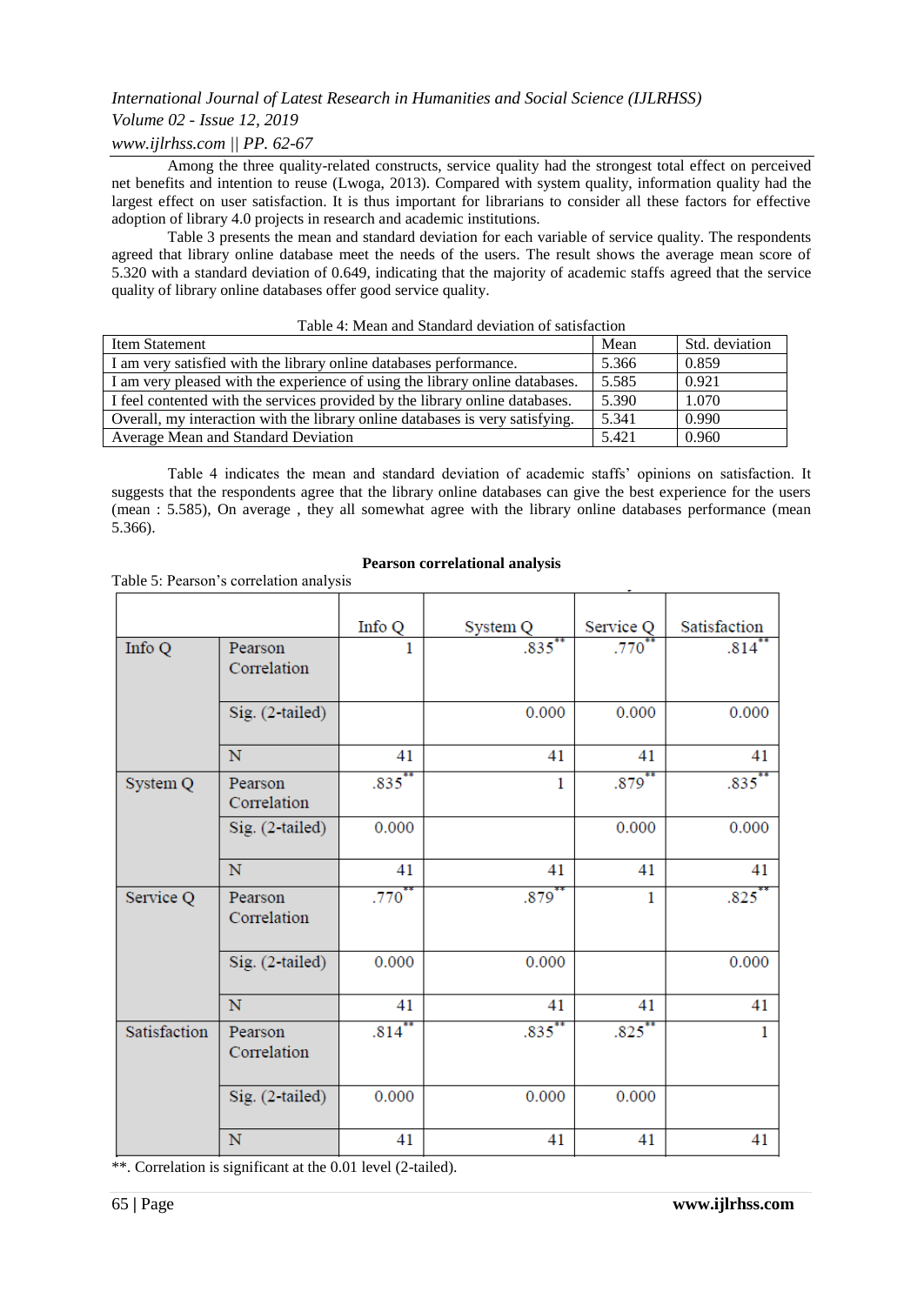# *International Journal of Latest Research in Humanities and Social Science (IJLRHSS) Volume 02 - Issue 12, 2019*

### *www.ijlrhss.com || PP. 62-67*

Table 5 shows the correlations among the variables in the study. The variable, information quality, was positively and significantly related to satisfaction of use  $(r = 0.814, n = 41, p, 0.01)$  This gives an indication that the academicians were satistified with the information quality of library online databases, and that it would be a productive tool for thir works. While system quality, was positively and significantly related to satisfaction of use  $(r = 0.835, n = 41, p, 0.01)$  This finding shows that system quality is largely characterized by the interaction between users and the library online databases. It is supported by the findings by Cheung & Lee (2011) on elearning portal. It also shows that style of the library online databases will lead to the satisfaction of using databases. The publishers of the library online databases should give prior attention to the system quality od the dtabases such as in terms of easy navigation, fast response, fast transaction processing, can be use anytime, easy to use, always up and running and user friendly.

In terms of service quality, it was positively and significantly related to satisfaction of use  $(r = 0.825, n$  $= 41$ , p, 0.01) Table 5 indicates the correlation between variables, information quality, system quality and service quality and satisfaction. In line with our anticipation, all three variables are correlated with satisfaction. The system quality is found to have the highest significant positive relationship with satisfaction. The information quality and the service quality are also found to have significant positive relationship with satisfaction.

This result is also similar with the study by Nordin, Kassim, & Baharuddin (2012) which indicates that information, system and service quality has significant positive relationship with satisfaction

#### **4. Conclusion**

The results confirmed that information quality, system quality and service quality aspects of library online databases positively and significantly correlate with satisfaction of library online database. The results are in accordance with the findings reported in the analysis part.

For Future research, it could be further discovered and used in different settings. The university library administrators should regularly seek academicians'opinion regarding the quality of library online databases, because the users of these databases can tell us about the effectiveness of these electronic resources.

#### **Acknowledgements**

The authors gratefully acknowledge the contributions of UiTM, IIUM and UM academic members in participating in the study. Also all the staff at KICT and Department of Library & Information Science, KICT, International Islamic University for supporting the research.

#### **References**

- [1]. Cheung, C. M. K., & Lee, M. K. O. (2011). Antecedents and Consequences of User Satisfaction with an e-Learning Portal. *International Journal of Digital Society*, *2*(1), 373–380.
- [2]. Delone, W., & McLean, E. (2003). The Delone and Mclean model of information systems success: a ten-year update. *Journal of Management Information Systems*, *19*(4), 9–30.
- [3]. Egberongbe, H. S. (2011). The Use and Impact of Electronic Resources at the University of Lagos. *Library Philosophy and Practice*.
- [4]. Fosso Wamba, S., Akter, S., Trinchera, L., & De Bourmont, M. (2018). Turning information quality into firm performance in the big data economy. *Management Decision*. https://doi.org/10.1108/MD-04- 2018-0394
- [5]. Karim, N. S. A., & Hazmi, N. R. (2005). Assessing islamic information quality on the internet: a case of information about hadith. *Malaysian Journal of Library & Information Science, 10*(2), 51–66.
- [6]. Kaur, H., & Mahajan, P. (2012). Information Seeking Behavior and Awareness about the Quality of Research in this Era of ' E ': A Survey, *2*(4), 2–5.
- [7]. Kim, Y. (2011). Why Should I Use University Library Website Resources ? Discipline Differences. *The Journal of Academic Librarianship*, *37*(1), 9–18. https://doi.org/10.1016/j.acalib.2010.10.002
- [8]. Lwoga, E. T. (2013). Measuring the success of library 2 . 0 technologies in the African context The suitability of the DeLone and. *Campus-Wide Information Systems*, *30*(4), 288–307. https://doi.org/10.1108/CWIS-02-2013-0011
- [9]. Mohamad Noorman Masrek Adnan Jamaludin Sobariah Awang Mukhtar. (2010). Evaluating academic library portal effectiveness A Malaysian case study. *Library Review*, *59*(33), 198–212. https://doi.org/10.1108/00242531011031188
- [10]. Noh, Y. (2012). The impact of university library resources on university research achievement outputs. *Aslib Proceedings*, *64*(2), 109–133. https://doi.org/10.1108/00012531211215150